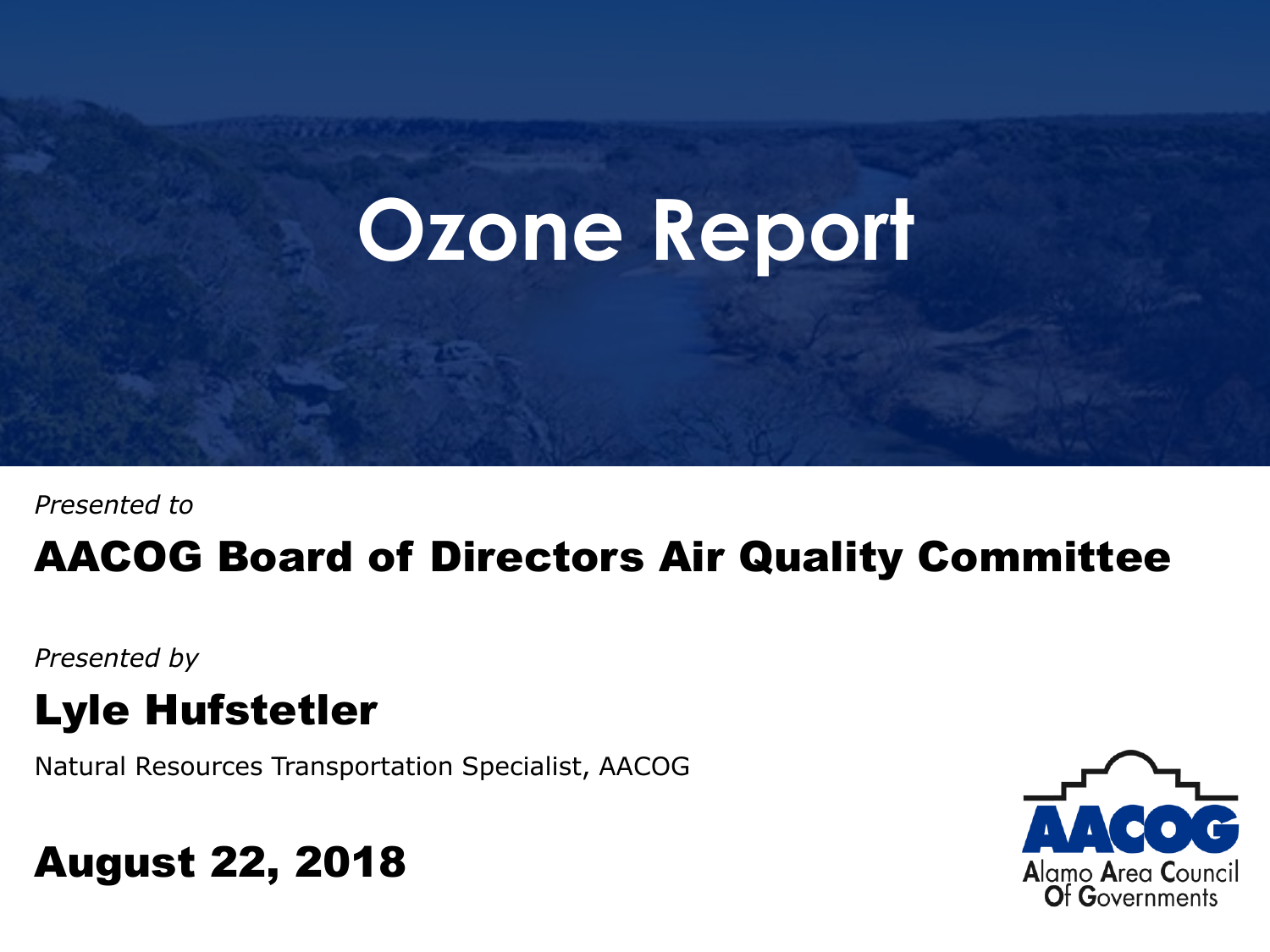### **Current Three-Year Average, 2015-2017**

| <b>Monitor Site</b>                      | <b>Fourth Highest 8-Hour Average O<sub>3</sub></b><br><b>Measurement, ppb</b> | <b>Three Year</b> |      |                |
|------------------------------------------|-------------------------------------------------------------------------------|-------------------|------|----------------|
|                                          | 2015                                                                          | 2016              | 2017 | <b>Average</b> |
| <b>S.A. Northwest</b><br>C <sub>23</sub> | 79                                                                            | 71                | 73   | 74             |
| <b>Camp Bullis</b><br>C <sub>58</sub>    | 80                                                                            | 69                | 72   | 73             |
| Calaveras<br>Lake C59                    | 68                                                                            | 62                | 65   | 65             |

Red represents values above the 2015 70 ppb 8-hour ozone National Ambient Air Quality Standards (NAAQS)

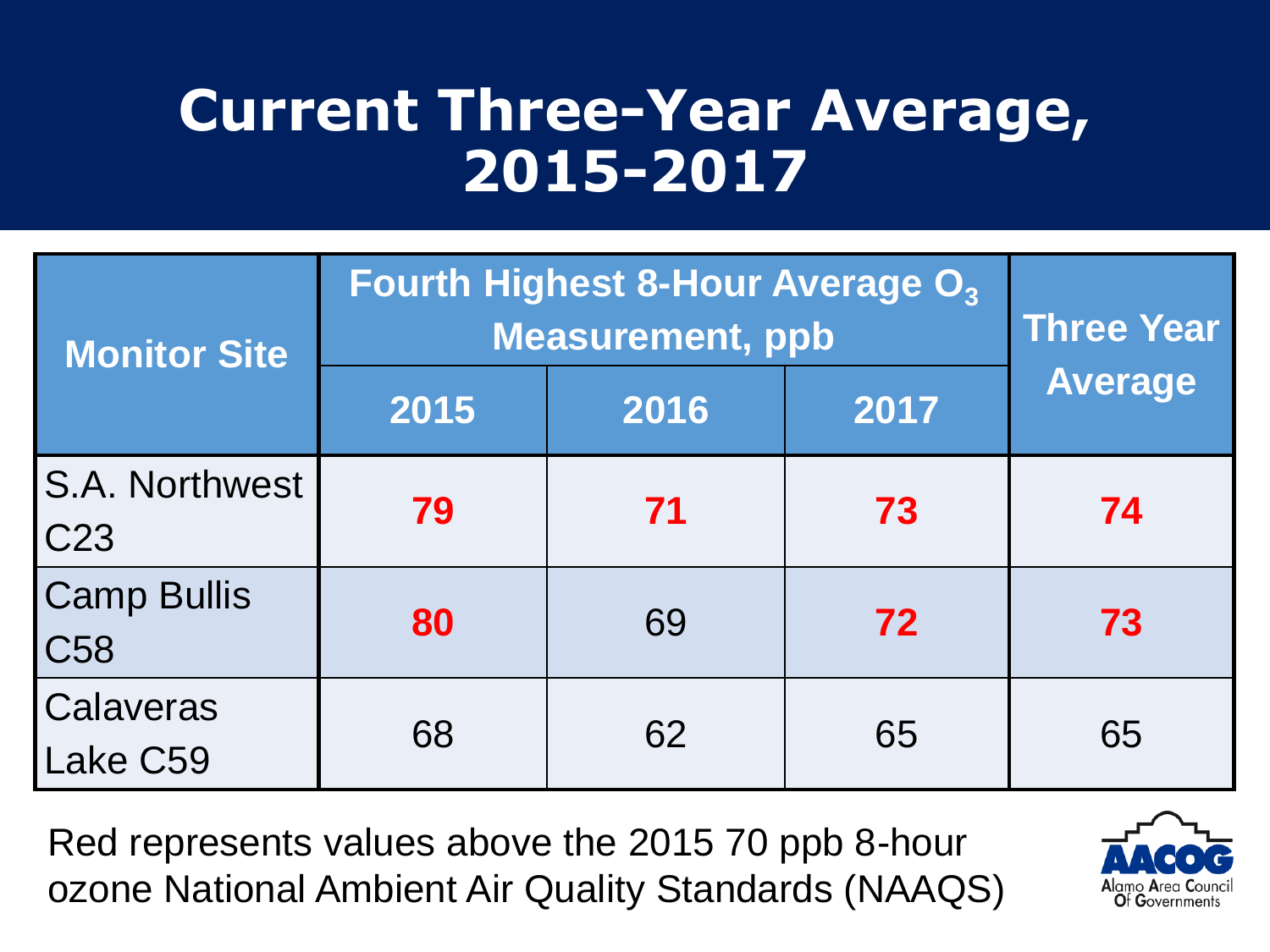### **Design Value Trend, 2010-2017**

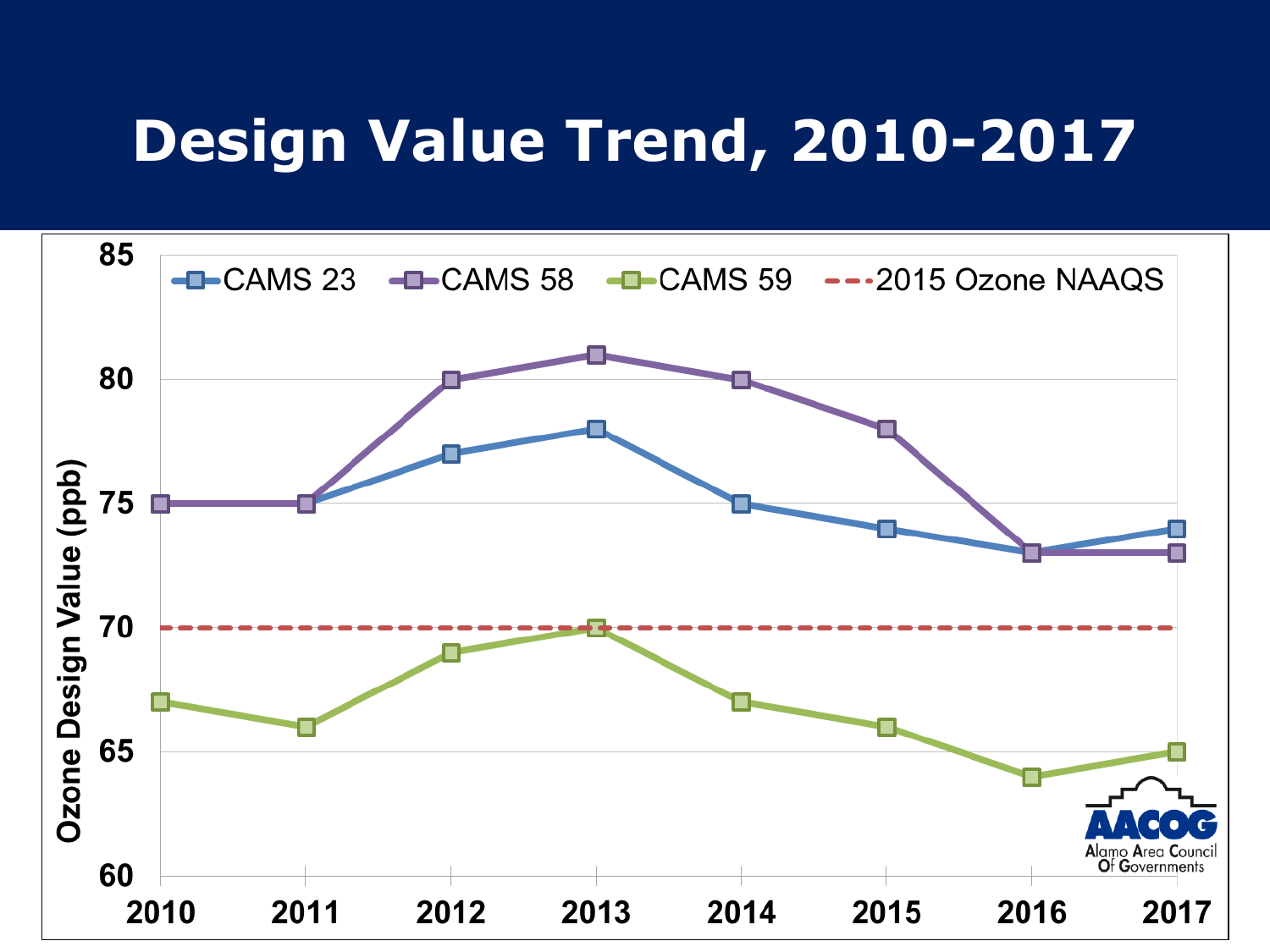### **Current Three-Year Average, 2016-2018\***

| <b>Monitor Site</b>                   | <b>Fourth Highest 8-Hour Average</b><br>O <sub>3</sub> Measurement, ppb | <b>Preliminary</b><br><b>Three Year</b> |       |          |
|---------------------------------------|-------------------------------------------------------------------------|-----------------------------------------|-------|----------|
|                                       | 2016                                                                    | 2017                                    | 2018* | Average* |
| S.A. Northwest<br>C <sub>23</sub>     | 71                                                                      | 73                                      | 73    | 72       |
| <b>Camp Bullis</b><br>C <sub>58</sub> | 69                                                                      | 72                                      | 73    | 71       |
| Calaveras<br>Lake C59                 | 62                                                                      | 65                                      | 71    | 66       |

\* As of August 12, 2018; ozone data validated through April 2018

Two regulatory monitors exceed the ozone standard for 2018

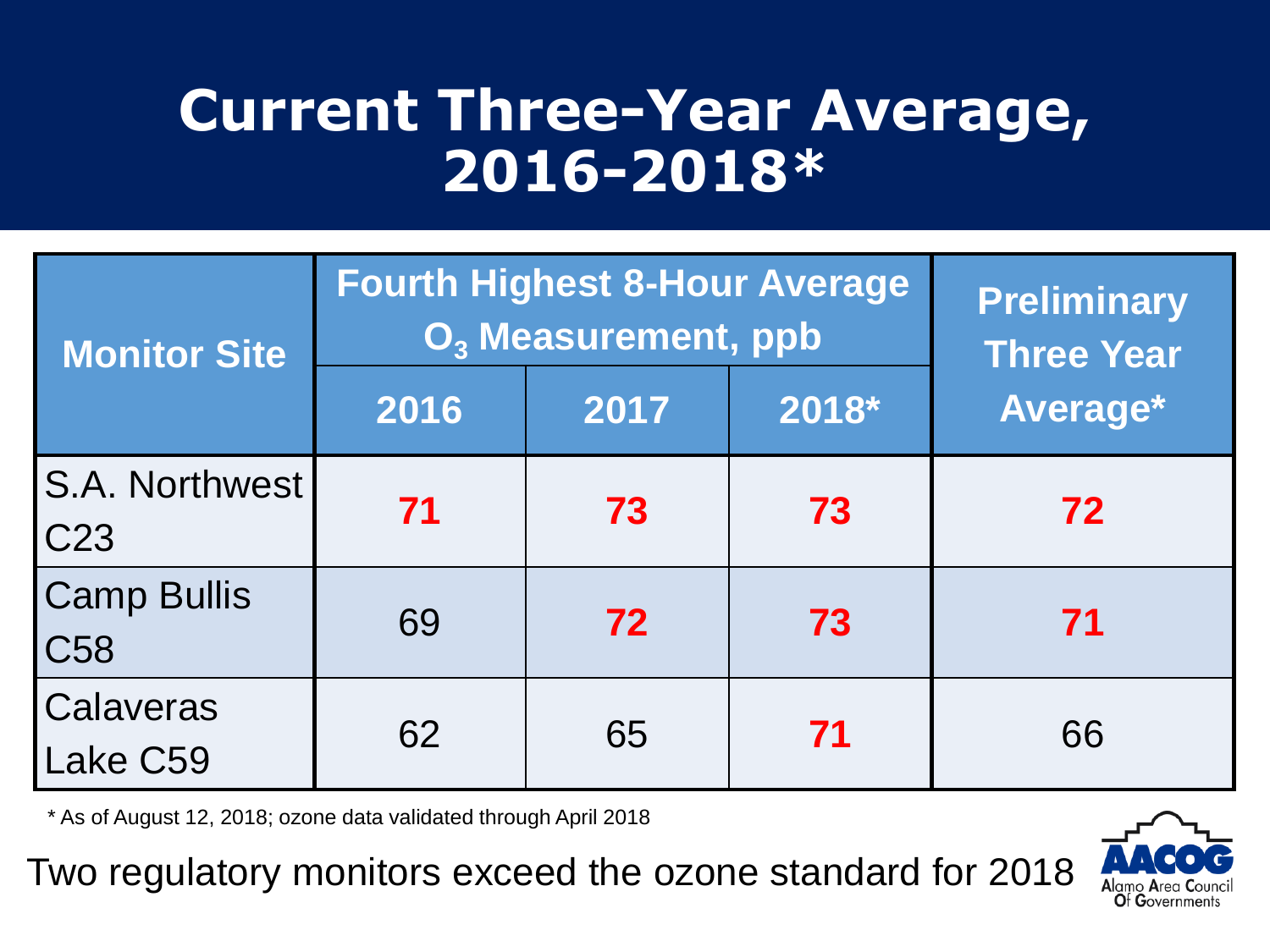## **2018 To Date**

Four Highest 8-Hour Ozone Measurements at Regulatory Monitors, 2018

| <b>Monitor</b>                                              | Date PPB |     | Date PPB Date PPB Date PPB |    |                       |                    |     |    |
|-------------------------------------------------------------|----------|-----|----------------------------|----|-----------------------|--------------------|-----|----|
| S.A. Northwest C23   8/2   83   5/7   75   7/27   73   4/23 |          |     |                            |    |                       |                    |     | 73 |
| <b>Camp Bullis C58</b>                                      | 8/2 83   |     | 5/7                        |    | 83   4/23   77   7/26 |                    |     | 73 |
| Calaveras Lake C59   8/1                                    |          | 179 | 8/2                        | 73 | 5/7                   | $\vert$ 71 $\vert$ | 5/6 |    |

As of August 12, 2018; ozone data validated through April 2018

2018 to date: Ten days with ozone > 70 ppb Average July: Four moderate ozone days, one > 70 every other year Actual July: Seven moderate days, two exceedances

Average August: Ten moderate ozone days, three to four > 70 Average September: Eleven moderate ozone days, two to three  $> 70$ 

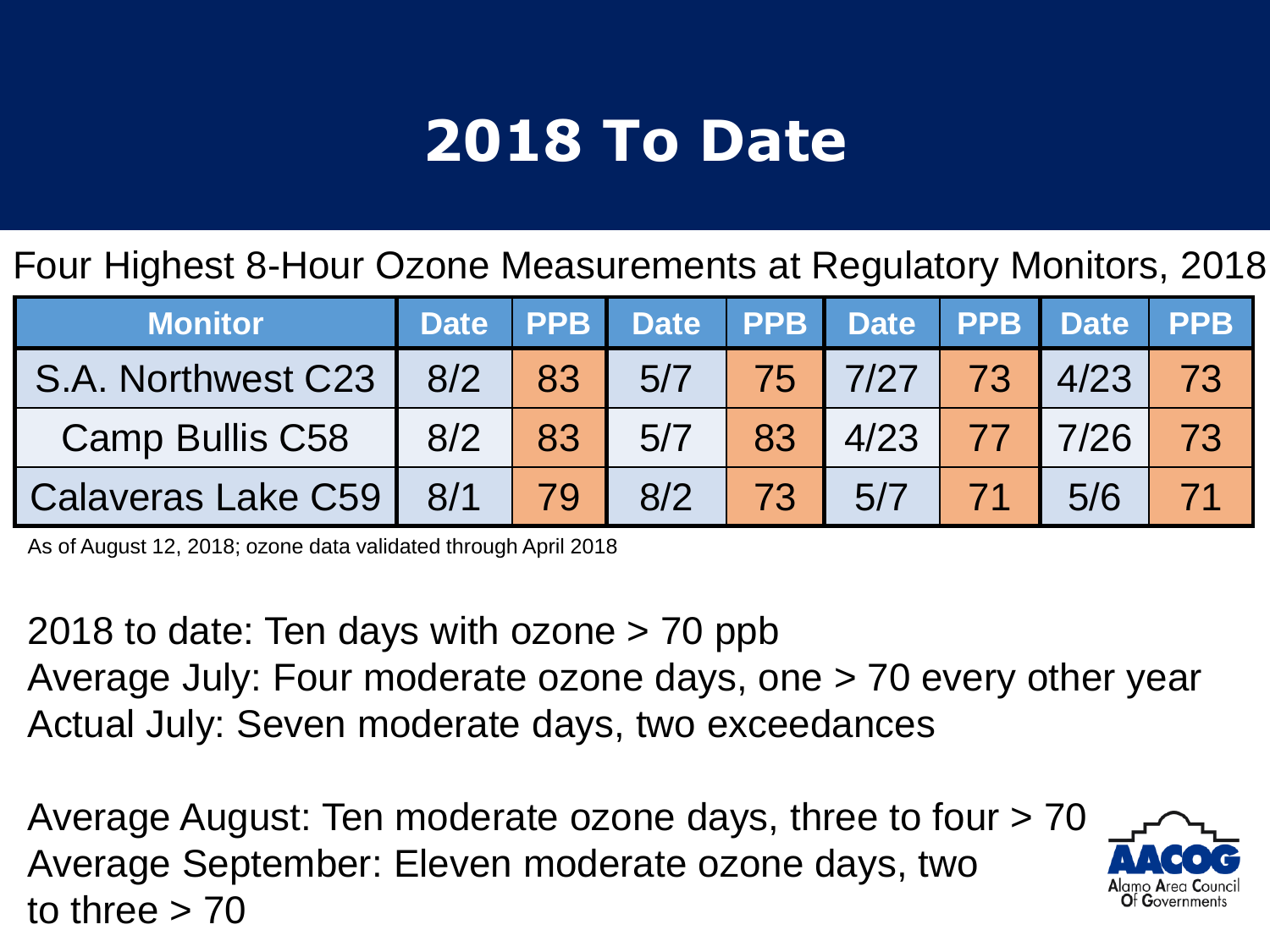# **AACOG 50th Anniversary Initiative**

In support of AACOG's 50th anniversary, the natural resources department is sharing 50 ways to improve air quality.



Throughout August, AACOG has been sending out CivicPlus alerts and tweets @AlamoAreaCOG #AIRPOLLUTIONTAKEDOWN to spread awareness of 50 things people can do to reduce emissions of pollutants that produce ozone.